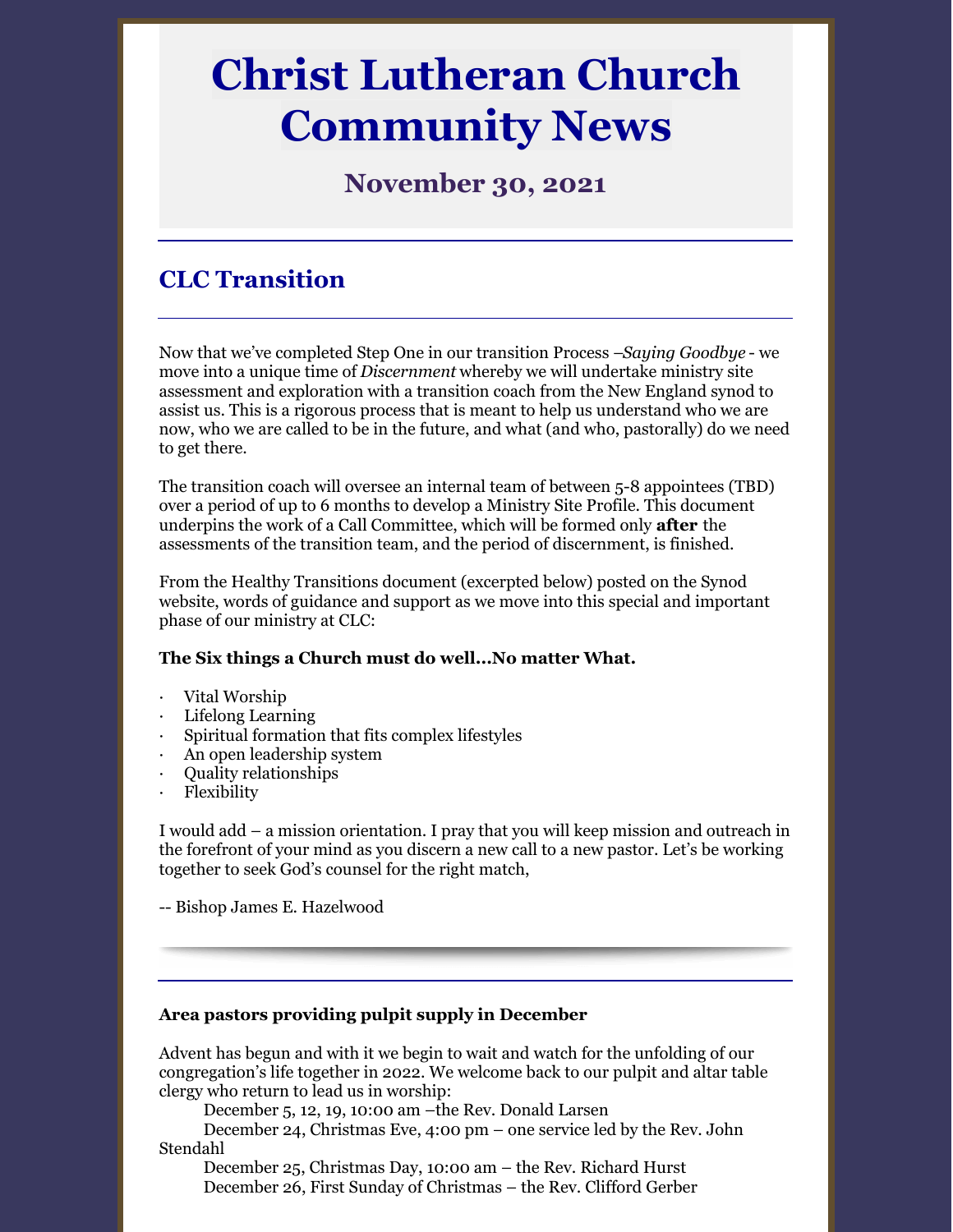## **Advent Resources**



**Beginning Monday, November 29,** Rev. Richard Hurst offers readings, reflections and prayers each weekday as we approach Christmas. Advent Devotions conclude with a musical offering based on an Advent hymn. So, light your Advent wreath and include Advent Devotions part of your Advent observance this year.



**Advent Bible study, Wednesdays, Dec. 1, 8, 15, 22, 7:30 pm via Zoom,** based on a guided study of Bible passages from the contributors to *We Cry Justice*, a year-long Bible study prepared by members of Poor People's Campaign. Watch for an Everyone email with invitation and study guide.

## **Music Notes Tom Berryman, Music Director**

One of the most familiar of our Advent hymns, and the Communion Hymn on this Sunday, December 5, *Comfort, comfort now my people* (*Freu' dich sehr*) was a frequent subject for 17th and 18th German composers. Georg Böhm (1661-1733), a contemporary of J.S. Bach, wrote a set of keyboard variations on *Freu' dich sehr* that will serve as the Prelude music this Sunday. The Postlude is *Prelude Toccata in G Minor* by Gabriel Pierne (1863-1937).

#### **Hymns for Sunday, December 5 Advent 2**

Opening Hymn: *Hark, the glad sound!* ELW 239 Gospel Acclamation and Wreath Lighting:*Come to be our hope, O Jesus*- ACS 904 Hymn of the Day: *There's a voice in the wilderness*ELW 255 Offertory Hymn: *When a star is shining*ACS 915 vv 1,3 Communion Hymn: *Comfort, comfort now my people*ELW 256 Sending Hymn: *Hark! A thrilling voice is sounding*ELW 246

*Sing For Joy* from St. Olaf College offers a weekly spoken and musical meditation on the texts for each Sunday of the church year. Check it out *[here](https://www.stolaf.edu/singforjoy/)*.

## **Adult Formation**

Advent wreath-making bumped the**Adult Forum** last Sunday, so we will discuss days three and four of *Me and White Supremacy* this **Sunday, December 5**, **9 am** in the Memorial Room. A couple of copies of the book are available in the Memorial Room if you would like to participate in this lay-led discussion.

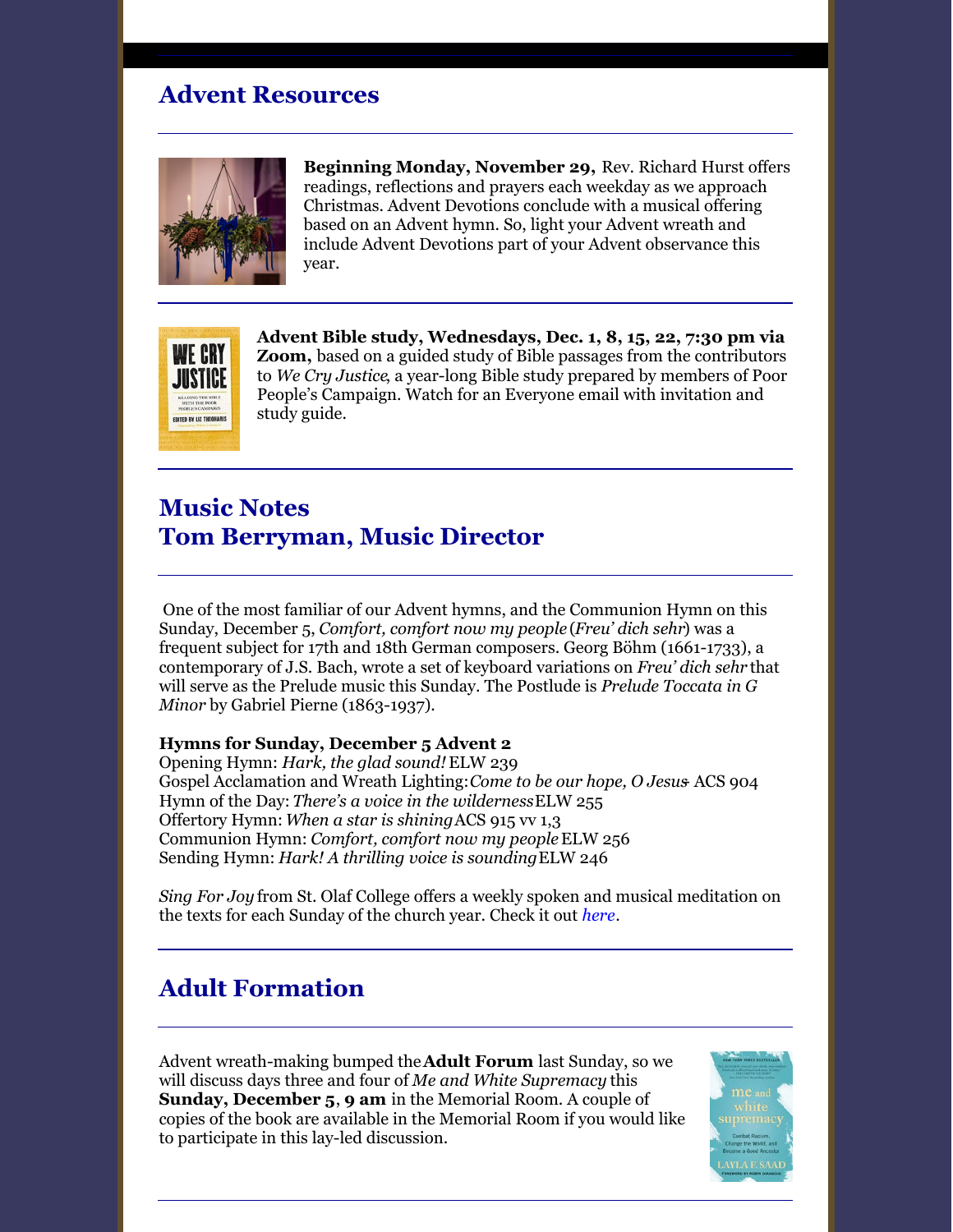#### **CLC Book Group, Monday, December 6, 2021 at 7:30 pm**

**As a follow-up to their recent reading of** *Hamnet*, a novel about Shakespeare's family, CLC group members are reading this month Bill Bryson's distillation of the bard's "skimpy biography": *Shakespeare: The World as a Stage*.

### **Call to Action**

Thanks for turning in pledge cards and time and talent forms. If you have not yet done so, please complete them promptly so that the Finance and Property Committee can build next year's budget with confidence.



**Please note: if you have used CLC's Zoom account** to convene meetings, the account is now associated with the church office email address: *of [ice@christnatick.org](mailto:office@christnatick.org)*. **The password has changed**. If you need to use it to convene a CLC meeting, and need that information, please *[contact](mailto:christnatick@gmail.com) the church of ice*.

## **Looking Ahead**



#### **Don't miss Keeping the Promise, December 4th!**

*[Purchase](https://familypromisemetrowest.salsalabs.org/keepingthepromiseraffle2021/index.html) raffle tickets* to help Family Promise raise funds to renovate the Day Center into permanent overnight housing for families seeking shelter. **Tickets must be purchased by 5:00 pm, this Friday, December 3.** The winner will be announced during the virtual holiday concert beginning at 7:30 pm, Saturday, December 4. You will receive your raffle ticket numbers prior to the December 4 purchase deadline.

**On Saturday, December 18, 5:00 pm, CLC will host an outdoor Christmas Tree Lighting and Carol Sing**, followed by holiday refreshments. Mark your calendars now for this fun and festive event, and be sure to invite friends, colleagues, family and neighbors to join in the musical fun. Once again, the CLC Bell Choir will lead the songs.



#### **READINGS FOR THIS WEEK**

December 5, 2021

First Reading *Baruch 5:1-9*

For the Psalm *Luke 1:68-79*